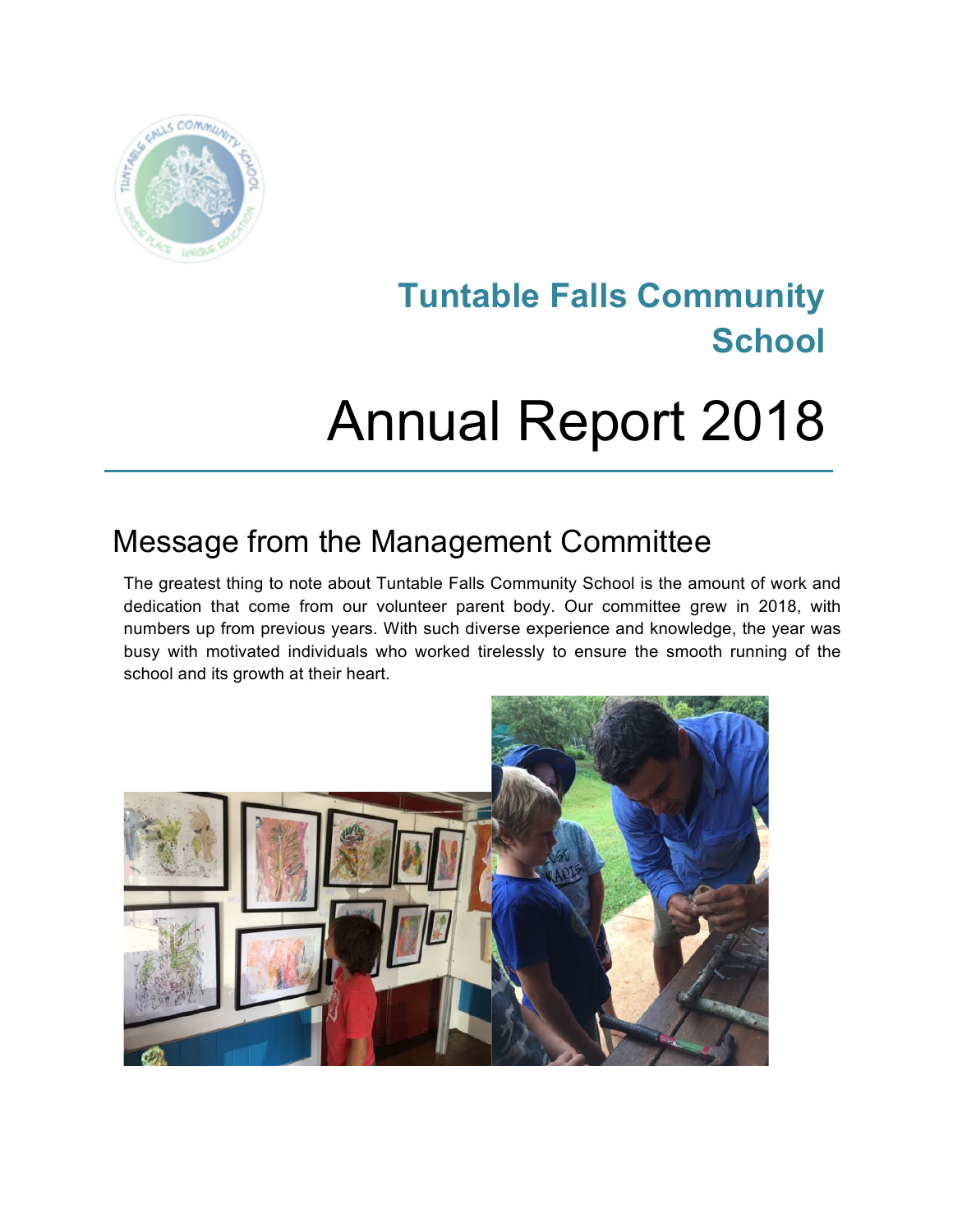Parents and family members not on the committee also continued to support the school and their child's learning journey. This included the continuation of our fabulous and much loved bike workshops and lessons, art classes and reading support.

Healthy lunches, with largely organic produce sourced locally or from the school's own kitchen garden, are cooked and prepared each Tuesday, Wednesday and Thursday by parents. Without a canteen, the school provides lunches for both the Primary School and the Tuntable Preschool and promotes healthy, vegetarian meals with very little waste. The Stephanie Alexander garden continues to be maintained by children and parent volunteers, led by our dynamic 2018 SEE teacher Nicola Apps.

2018 saw an increase in enrolments from previous years up from 34 to 36 students. Tuntable Falls Preschool is still our key feeder school for kindergarten students providing 9 of the 11 enrolments. We are still one of the few schools who offer a stand alone kindergarten class. Of note, 19 of the 36 students live on the Tuntable Community. The enrolments from schools outside of the community are steadily growing. We have, however, been noticing the continued movement of our older students, particularly in Year 5 and 6, leaving our school for larger schools. As such, committee and key family members have been discussing possible variations to our students' final year that would encourage them to stay. Ideas have included a special trip away and transitional classes specifically aimed at high school and what it involves.

To support the needs and requests of our teachers to provide a healthy work life balance, it was agreed, with much consultation, that our 4/5/6 and 1/2/3 teachers would work 4 days and our kindergarten teacher would work 3. To minimise disruption to students learning, Thursday became a day where all of our extracurricular activities were placed. We utilised Nicola Apps for the SEE program, employed Emmy Jett as a specialist STEM teacher and Leif Lyall for music and drama. The very popular Circus classes with Simon Adams were also an activity for the Thursday's timetable. Teachers Aides supported the teachers for a smooth transition for students from lesson to lesson. At the end of the year with major staffing changes, it was decided to discontinue this arrangement.

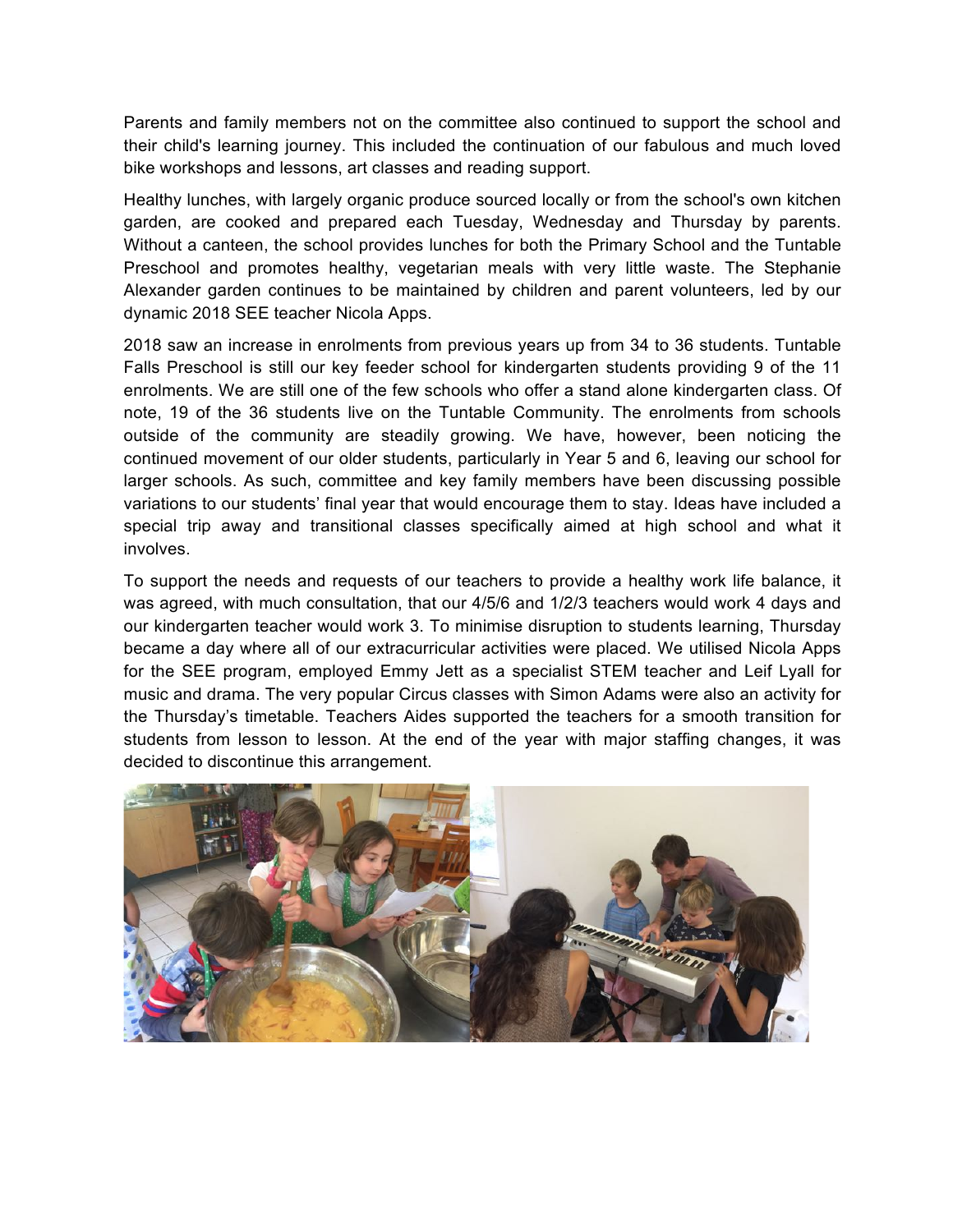Major decisions by staff throughout the year saw our long-term Kindergarten teacher, Deborah Rose, and our 4/5/6 teacher, Akash Pett, offer their resignations early in the year. This gave the management committee much time not only to advertise the positions, but also provided the opportunity to change the way in which the teaching staff are managed. Our strategic meeting was one of much discussion, where it was decided that the school required a Teacher Coordinator to work alongside the management committee. Experienced teacher, Joe Landers was employed for this position and we are excited to see how the addition of a Teacher Coordinator will support and increase collegiality amongst our teaching staff and help management committee with the smooth running of the school. Filling Akash Pett's position was Ishta Wilson. She will be teaching the 1/2/3 class and comes with much experience. Jessica McCaul will continue her employment with us and teach the Kindergarten class. Much to the disappointment of both children and families, well loved SEE teacher, Nicola Apps will not be returning in 2019 due to family matters. Very popular and energetic teacher, Ginger O'Brien will be returning from maternity leave to fill her position.



Staffing changes continued through the year with Kirrily Owen our Administration Officer cutting her days to two and the hiring of local woman Janelle Schafer to fulfil the other three days. Kirrily, then also offered her full resignation. Janelle was not able to fulfil the full-time position and so through the process of advertising and interview, we employed qualified teacher, Fiona Campbell. As the year progressed, sadly, after much discussion, due to the communication issues found with a job share, it was decided that the position required one person. Fiona fulfilled this position and, due to budget constraints, the position became four days a week. Long term Teachers' Aides Cath Smith, Heather Jessup and Amanda King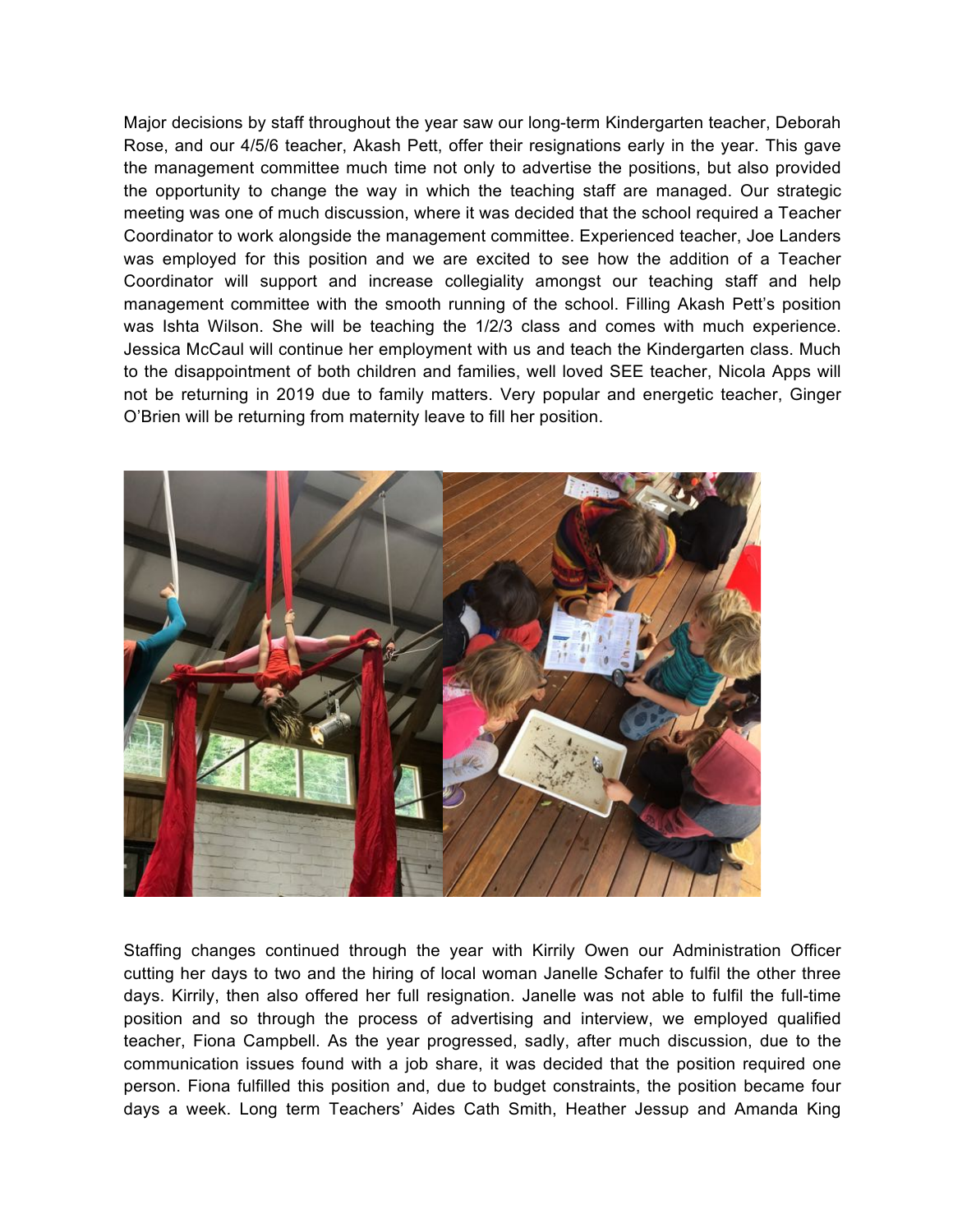continued employment at Tuntable. We are fortunate to have these extremely experienced teacher's aides work alongside our teachers on a daily basis to support the learning of our students. The committee is very passionate about ensuring room in the budget for this specialised classroom support. Although these major changes in staffing meant we had to say goodbye to excellent team members, the management committee has taken on this opportunity to evaluate the strengths and weaknesses within the school. The management committee is very optimistic about the future of the school and look forward to the inclusion of a head teacher to work alongside the team to ensure even stronger connections between staff and committee.

Further discussion regarding staffing was had and it was decided by committee, to hire a specialist Learning and Support teacher one day a week starting Term 1, 2019. This decision was made due to parents' desire to increase performance levels in literacy. Lisa Boyd had worked with one of our students and, with an outstanding history in this specialty area, it was decided to hire her for the position.

Raising funds at our yearly Springtime Fete was a success both with monies raised, parent support and visitor numbers. It was encouraging to see so many people from the larger community participating beyond the Tuntable Community. Successful grants applied for this year included an Eco Schools Grant for \$3,500.00 applied for by SEE teacher Nicola Apps and a Woolworths Junior Landcare for \$1,000.00 applied for by parent, Narelle Draisma. These monies will be utilised in both our kitchen garden and EthnoBotany Trail. The location and completion of suitable grants for the school and its maintenance, is an ongoing demand. Sporting Schools grants were also successful, helping with the purchase of equipment and professional development of staff for activities such as bike riding and volleyball.



Overnight camps and excursions continued to play an important role at Tuntable. We believe it is critical for students to have regular, meaningful opportunities beyond the classroom walls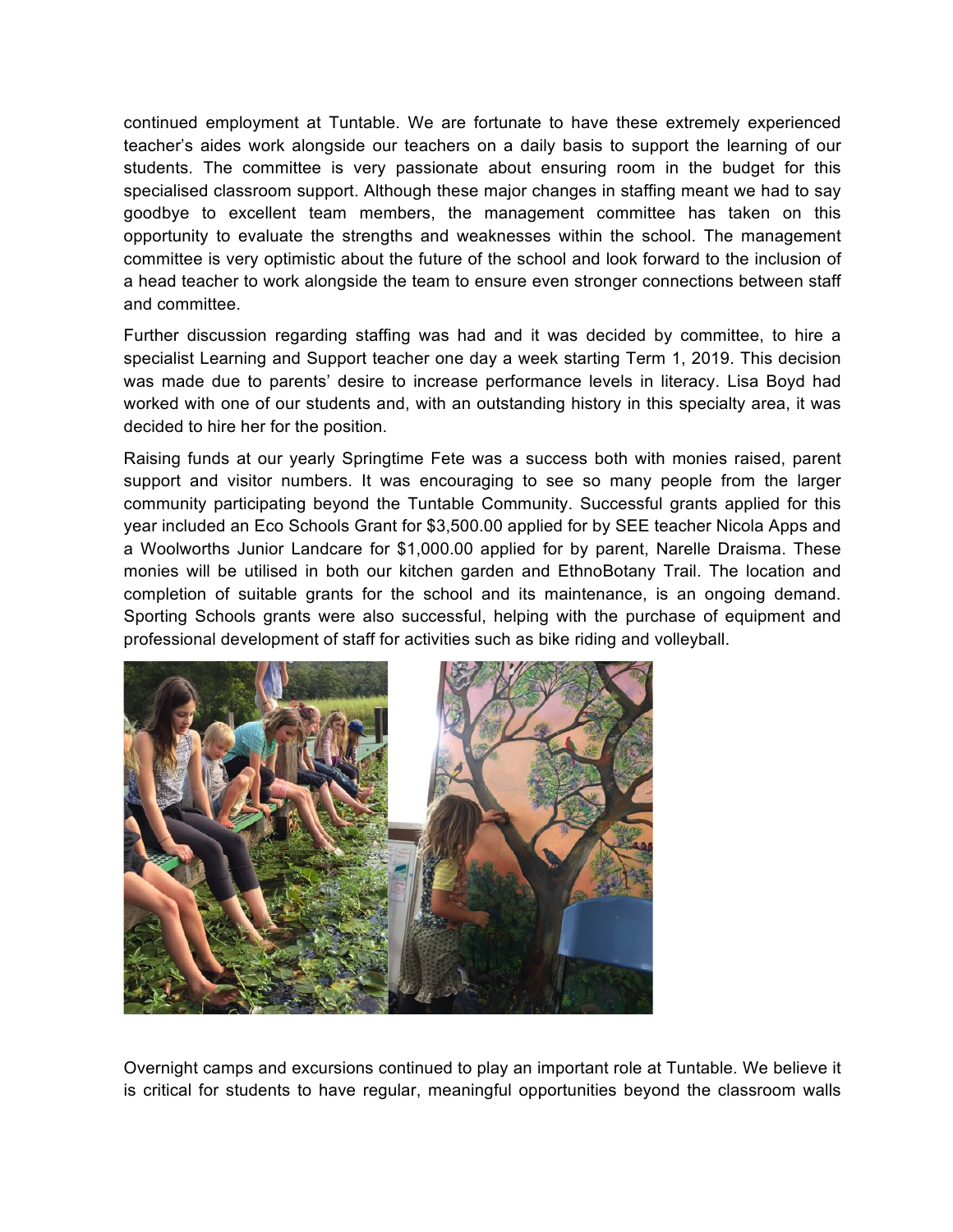and beyond their comfortable spaces. Teachers upheld the tradition with many valuable learning experiences that included camps to Upper Koinonia, the Robb Rd Community, Mebbin, Brisabne, Karate by the Sea at Belongil Beach, visits to the Lismore Recycling Centre. Home visits continue to be an important annual tradition of the Kindergarten class with students sharing their homes and special places to fellow peers. Minjerribah camping (Stradbroke) also continues to be a tradition at Tuntable with the yearly excursion taking place in Term 4. All of our excursions and overnight camps would not be possible without the support of parents. Not only do they support our teachers, but their inclusion also promotes the community that we aim to encompass.

Being part of such dynamic groups; our educators, community members, families and the wider community, our students are provided with so many opportunities that continue to foster their growth as healthy individuals and the next generation of "environmental superheroes".

# About our School

We are a small parent-run independent school situated amidst the lush rainforest of the Tuntable Valley, 10 kilometers East of Nimbin, in Northern NSW.

The school was opened in 1981 by a group of families living on the Tuntable Cooperative Community. These parents were committed to providing their children with an education consistent with their values, which at the time were considered alternative to the mainstream. Some of those values include: the importance of an environmentally sustainable lifestyle, the need for a closely integrated relationship between family, community and school in a child's education, the value of each child's gifts and their own unique learning styles, the value of independence and the flexibility this offers the school in being able to support a child's journey into adulthood. These values continue to be at the core of the school's value base.

The school's physical environment and the children's freedom to interact with their natural surroundings are fundamental elements of the school.

We offer classes from Kindergarten to Year 6 in three classes. These classes are made up of one Kindergarten class, a Year 1,2,3 class and a 4,5,6 class. We continue to have confidence in the need for a stand-alone Kindergarten class, as this is the year that they start school and need specialized support. It was initially trialed in 2013 and proved to be very successful. Outcomes for the children continue to improve as a result of having a separate class for the ten children in this age group. The Kindergarten children attend 4 days per week for this introductory year.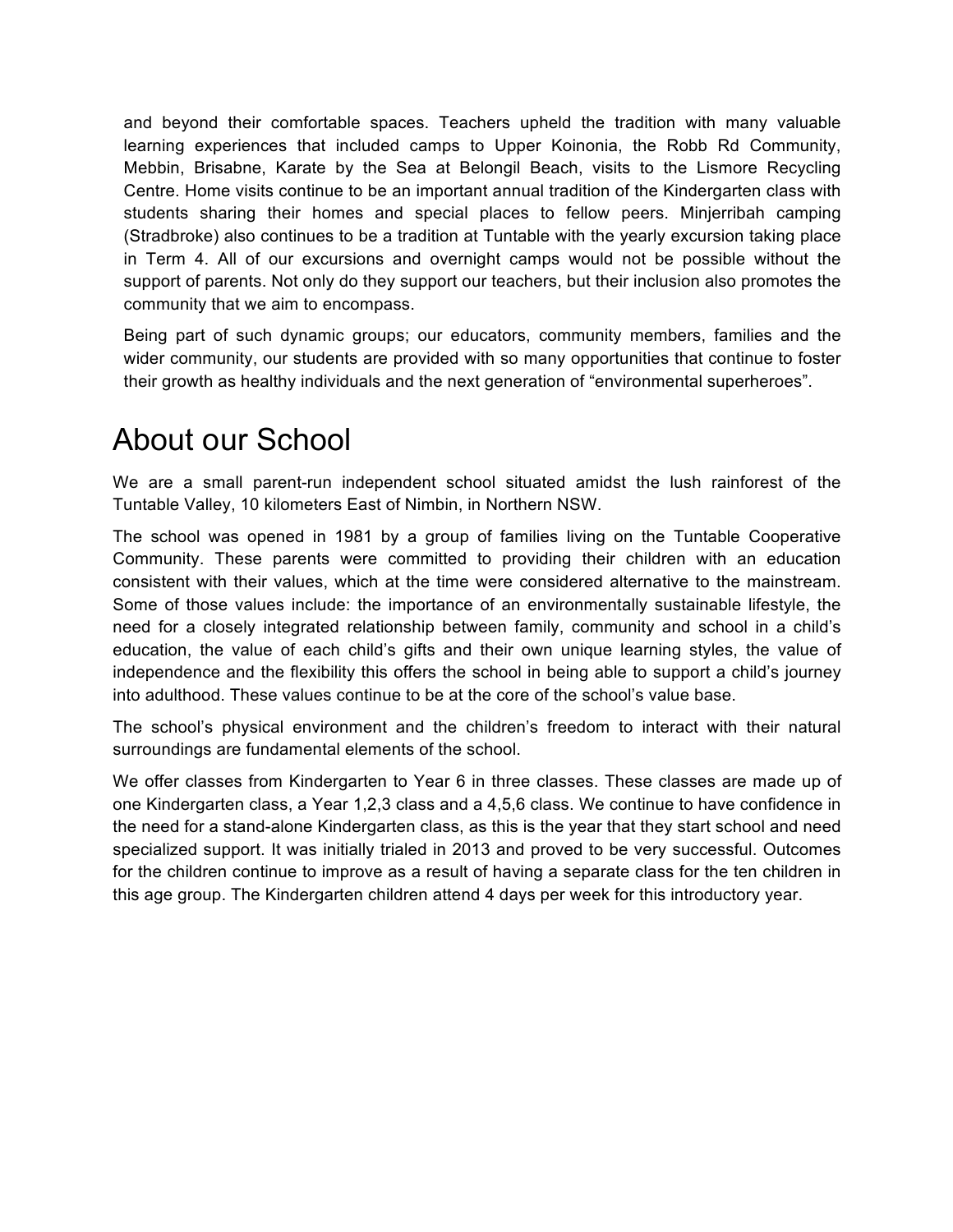

Our paid staff include: three classroom teachers, one environment and sustainability teacher, four teachers' aides, two part time office administrators and a part-time maintenance person. We also have four specialist external teachers providing music, science, Karate and circus classes.

The parent body forms the majority of a volunteer workforce, who perform the other duties involved in the running of the school. Parents want to be present on their child's learning journey and encourage the idea of a tribe or community, with grandparents, younger siblings and extended family all welcome and encouraged to have daily involvement.

Teaching staff work with the management committee, which consists of parents of students; who run the school as a cooperative. This is one of the ways in which the link between the school and its community of families is unified. The committee meets every week during term time, and additionally for strategic planning, operations and team building sessions throughout the year.

The size of the school and its independence allows the teachers to respond to events quickly, integrating them into the children's learning program. There is an incredible diversity amongst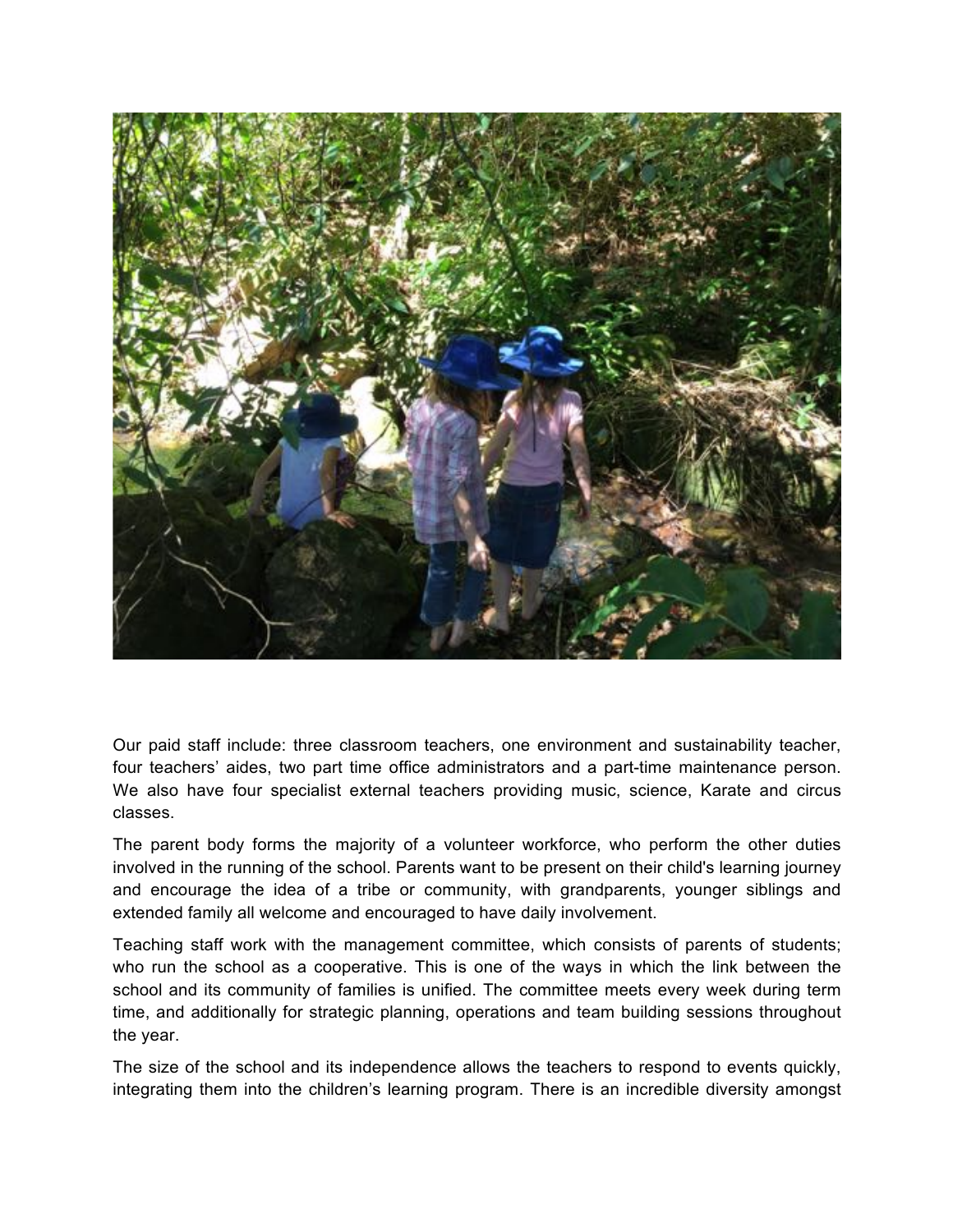the school members and within the surrounding community, often with a creative bent and a refreshing degree of free thinking. Parents and committee members are encouraged to share their skills.

Sustainability is our specialty. It is demonstrated through every aspect of our daily school life in the use of classroom supplies and on excursions. With regards to all classroom and school purchases, we always choose paper, cardboard or wood alternatives over plastic regardless of price. We avoid one-use products and avoid laminating unless necessary. For any school purchases, we ask and find the answers to these questions before purchasing....

Is it organic? Is it local? Is it fair trade? How much power does it use? What is its environmental impact?

# Respect & Responsibility

We have a positive approach to guiding behaviour. This builds children's confidence and selfesteem and is based on the development of caring, equitable and responsive relationships between parents, educators and children.



In our holistic educational program, we value emotional intelligence just as much as literacy and numeracy. As adult role models and caregivers, we foster this through a sensitive, aware, well informed and nurturing environment. We ensure that there are a range of books available for families and staff to borrow in relation to education on this topic, providing information on the latest research.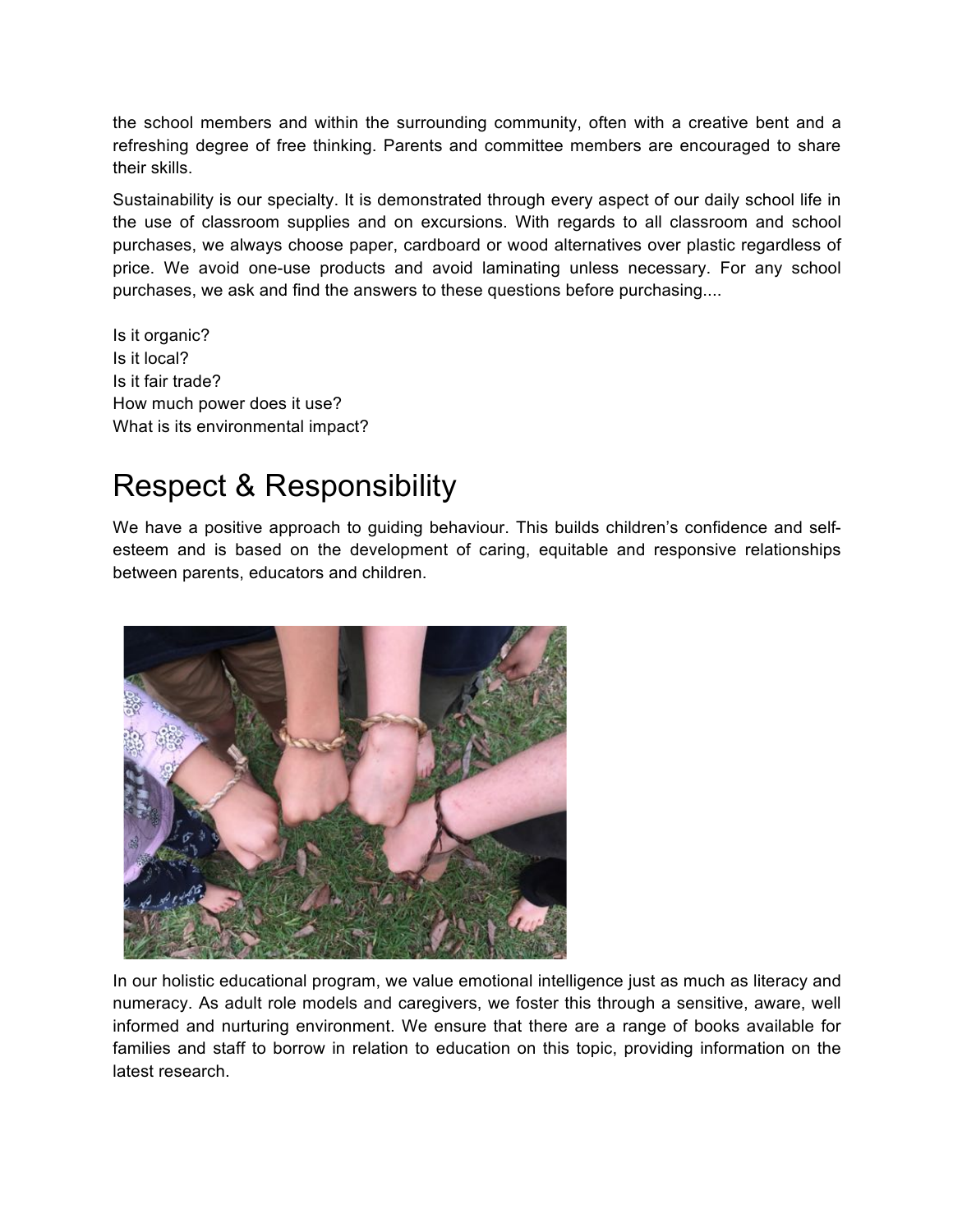Tuntable Falls Community school promotes child-centred, sustainable values, unique experiences and integrated learning in a peaceful rainforest environment. Our children learn and play in a safe, creative and natural environment.



The relatively recent move back to environmental education, particularly in regards to sustainability, has been driven by research about how important children's connections with nature are. Beyond the physical play afforded by natural spaces, children benefit so much from manipulating natural materials in natural playspaces. Nature is a critical element in children's health, well-being and development.

Students with a link to place and community have a strong sense of agency. They are capable, confident learners. They believe in their ability to shape and commandeer their learning and experiences. Tuntable Falls Community School children construct their knowledge in social ways, benefiting from the strong community values tangible in every aspect of the school. Students have the amazing gift of having many adults and friends who each contribute skills, knowledge, and care to our school environment. In this caring, supportive environment, students enjoy a sense of belonging and this dependability and security allows them the space to explore, learn, and make mistakes.

It is the way students are regarded as respectful, responsible and competent learners that is so important at Tuntable. When students know they are supported by others who believe in them, they are capable of anything.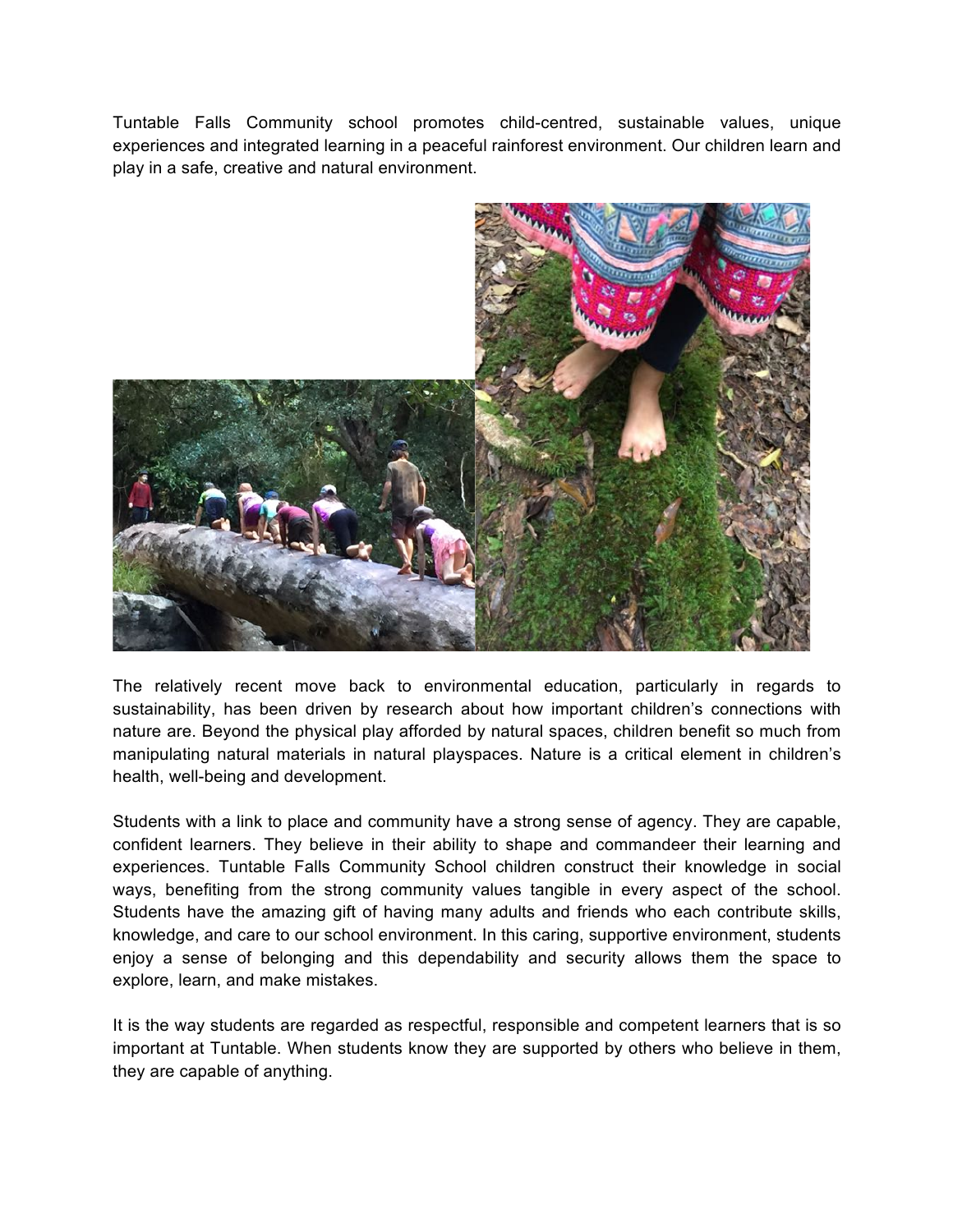## Core Values

#### **Maintain our Parent Run School**

**Communication Skills**: Fostering clear and open communication with a focus on selfexpression, knowledge sharing and interpersonal skills.

**Environment & sustainability:** Embodying deep respect for the natural environment and acting for future generations.

**Relationships:** Nurturing empathy, positive relationships and socio-cultural awareness.

**Empowerment:** Giving voice to individuality to encourage freedom with responsibility

**Respect:** Valuing respect for self, others, community, and the built and natural environments.

**Physical & Emotional Wellbeing:** Developing emotional intelligence, mindfulness, resilience and healthy living practices.

We regularly address and review the children's wellbeing using the *KidsMatter* Framework*.* Our goals within this are to:

- · create and foster an environment in which children experience mutually enjoyable, caring and respectful relationships.
- help children to understand how their behaviours and actions affect themselves and others.
- · support children to communicate effectively to resolve conflicts.
- · role model positive ways to relate to others.

Our three guiding principles are:

- 1. The right to be safe.
- 2. The right to learn
- 3. Treat others in a way that you would like to be treated.

All boundaries and agreements stem from these principles and are related to students on these issues.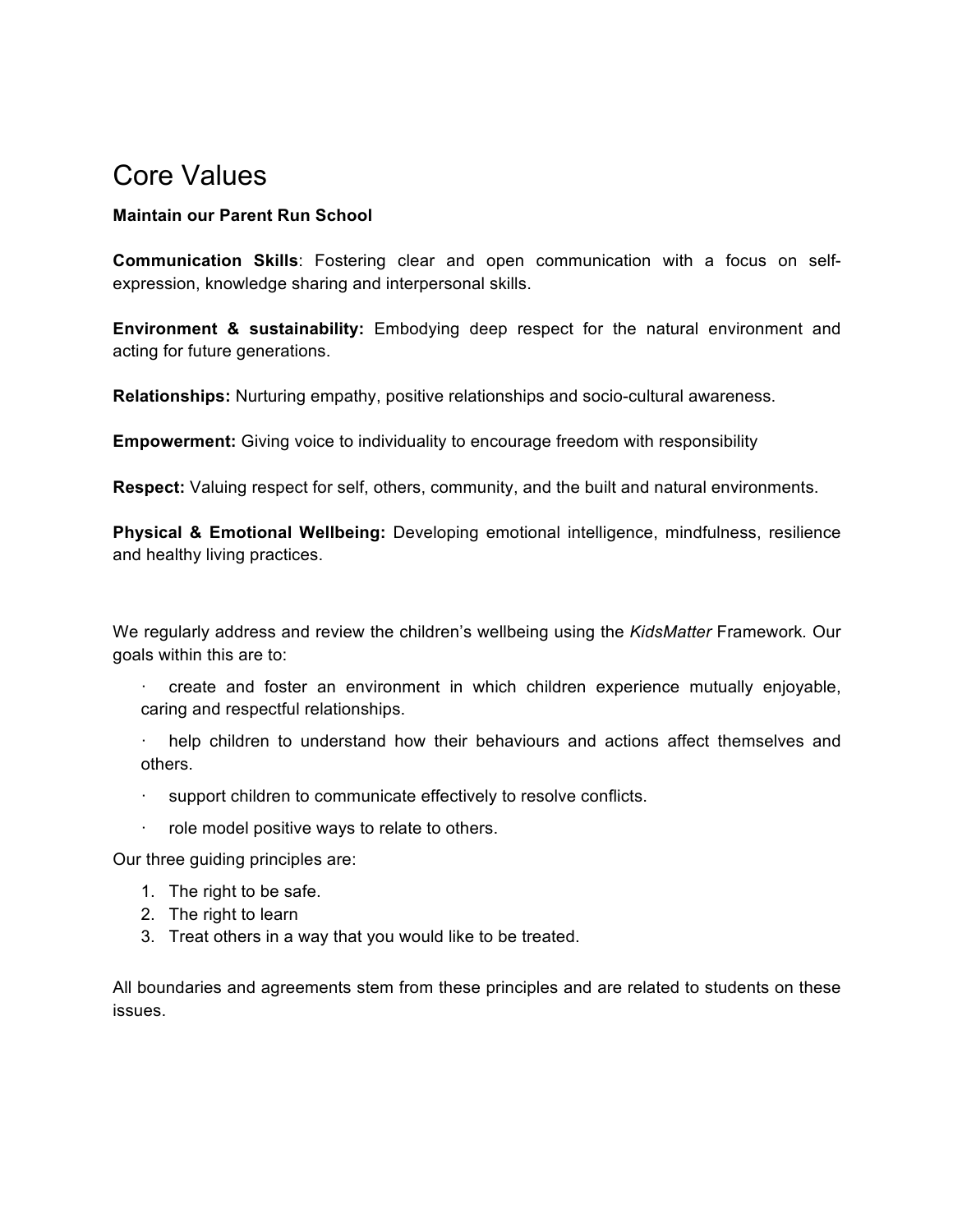# Parent, Student and Teacher Satisfaction

The school uses a variety of methods to gauge parental, student and teacher satisfaction with school operations. The school understands the importance of regularly reviewing approval and satisfaction levels. Last year, the following formal and informal opportunities allowed the school to test reaction to decisions, policy and school procedures.

· We have a formal evaluation process to measure parent, student and staff satisfaction, conducted in Term 3 of each year, with written surveys being distributed to families. While the results were overwhelmingly positive, the suggestions for improvement still provide useful ideas for discussion and action. They are taken to strategic planning to be evaluated and incorporated into the long-term vision for the school.

· Parent meetings at the beginning of each term, provide parents with a formal opportunity to communicate with the management committee.

· Weekly committee meetings provide all parents and staff with an opportunity to attend or provide agenda items to be discussed.

Parent/teacher meetings are held throughout the year. There is also an open door policy where parents can speak with teachers on a more informal basis.

Staff appraisals are performed in Term 3. This process involved teachers, office administration staff and teachers' aides completing a self-assessment that requires questions to be answered regarding satisfaction levels, main achievements for the year, aims for the following year, training and suggestions to improve the school and school operations. Committee members request feedback and observations from other members of staff, committee members, parents and students. A meeting is held, and the appraisal discussed. Information is then taken on board at committee meetings so that important items can be addressed and followed up.

Student enrolments remained stable throughout the year. School functions were well attended and had a positive atmosphere of commitment and support, and parents continued to support the school through the use of roster days.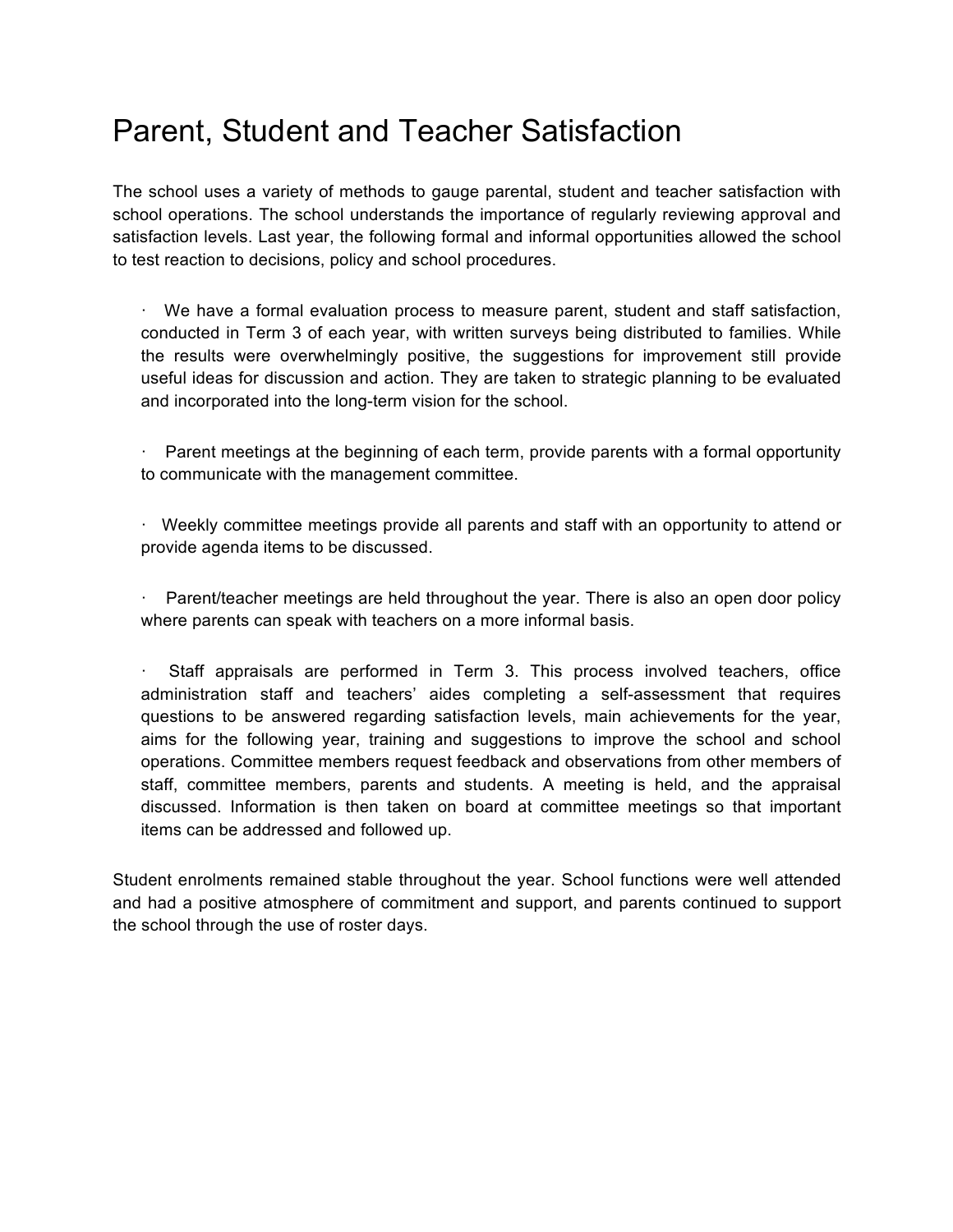

## **Attendance**

For students to reach their full potential it is important that they attend school regularly. Whilst it is the parents' legal duty to ensure their children attend school regularly, our staff, as part of their duty of care, monitor attendance each day. The Class Roll is marked every day with absences being followed up immediately by office staff via a phone call, where parents can provide an explanation for the absence. The committee is made aware of sustained student absences. When children develop poor patterns of attendance, we work with the family to identify the issues behind this. We initiate a series of letters and meetings to address these and to educate families on the many benefits to regularly attending school.

Prolonged periods of absence occur from time-to-time for various reasons. In these cases, students and their parents apply for exemption from attendance, stating the reasons and period.

For student attendance rates, please refer to the Australian Government's *My School* website at: http://www.myschool.edu.au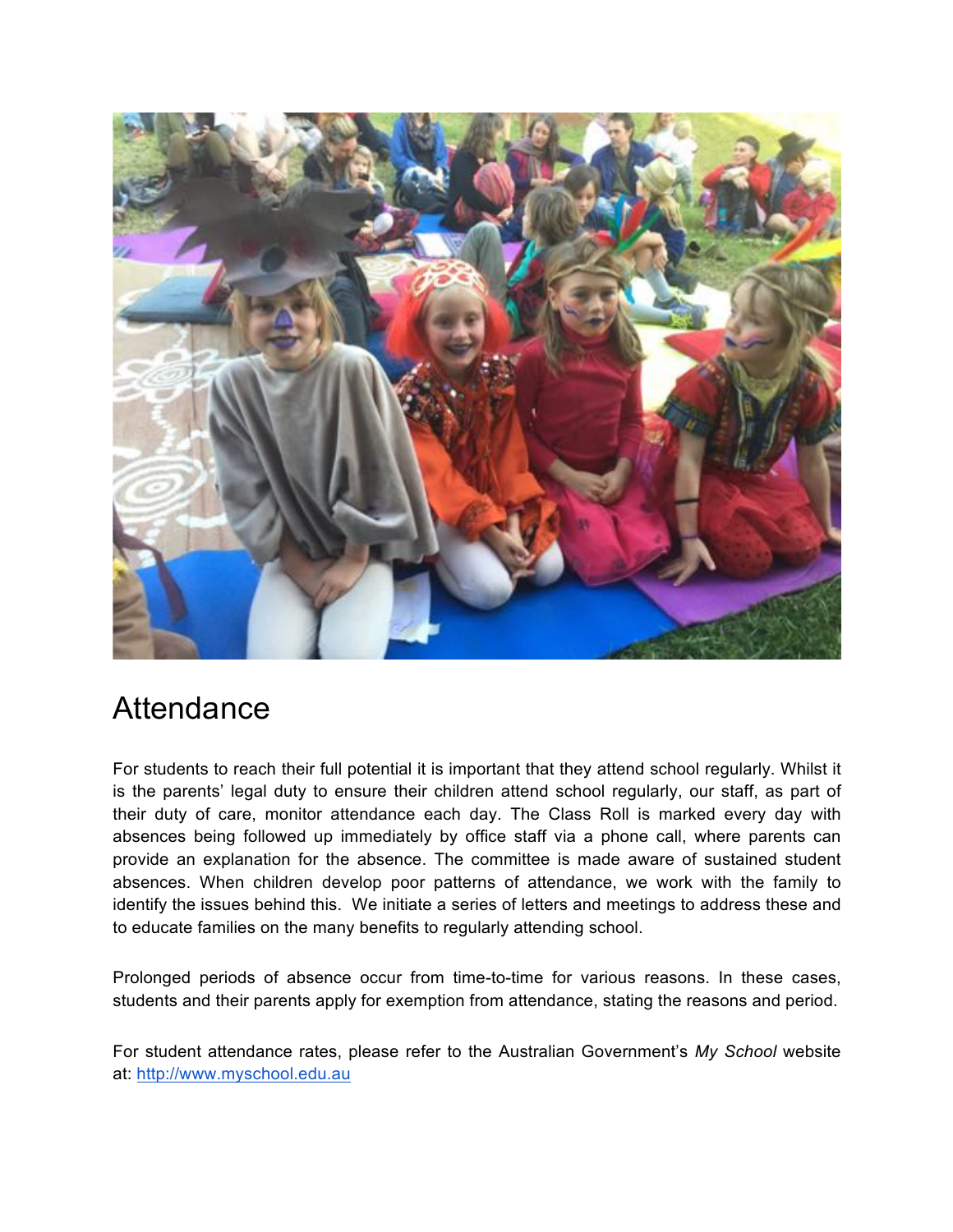We continued to target student attendance levels with a thorough review of our attendance policy and procedures. This information is regularly distributed to families via our newsletter and discussed at teacher-parent meetings.

| Year<br>Group      | Κ   |     | 2   | 3   | 4   | 5   | 6   |
|--------------------|-----|-----|-----|-----|-----|-----|-----|
| Attendance<br>$\%$ | 95% | 72% | 88% | 90% | 88% | 64% | 93% |

Whole School Average Attendance Rate: 85%

# Student body

In 2018, we had 36 students enrolled. The gender balance was 17 girls and 19 boys, with two students self-identified as Indigenous. The majority were Anglo-Australians with English as a first language.

|             | К |   | ◠ | 3 | 4 | 5 | 6 | Totals |
|-------------|---|---|---|---|---|---|---|--------|
| Male        | 6 | 2 | د | 2 |   |   |   | 19     |
| Female      | 5 | 0 |   | ົ | 2 | 3 |   | 17     |
| Indigenous  | 0 | 0 |   | 0 |   |   |   | c      |
| <b>EALD</b> | 0 | 0 |   | 0 | 0 |   |   | 0      |

The following table indicates the student enrollment characteristics:

In the past, the majority of students lived on the Tuntable Cooperative Community, however, as our reputation has spread, our students have been drawn from a wider area. In 2018, students attended from Lismore, Rose Rd, Nimbin, Mt Nardi and the Tuntable valley.

Typically, students come from families with an average to low income, approximately one third from single parent families.

## **Transition**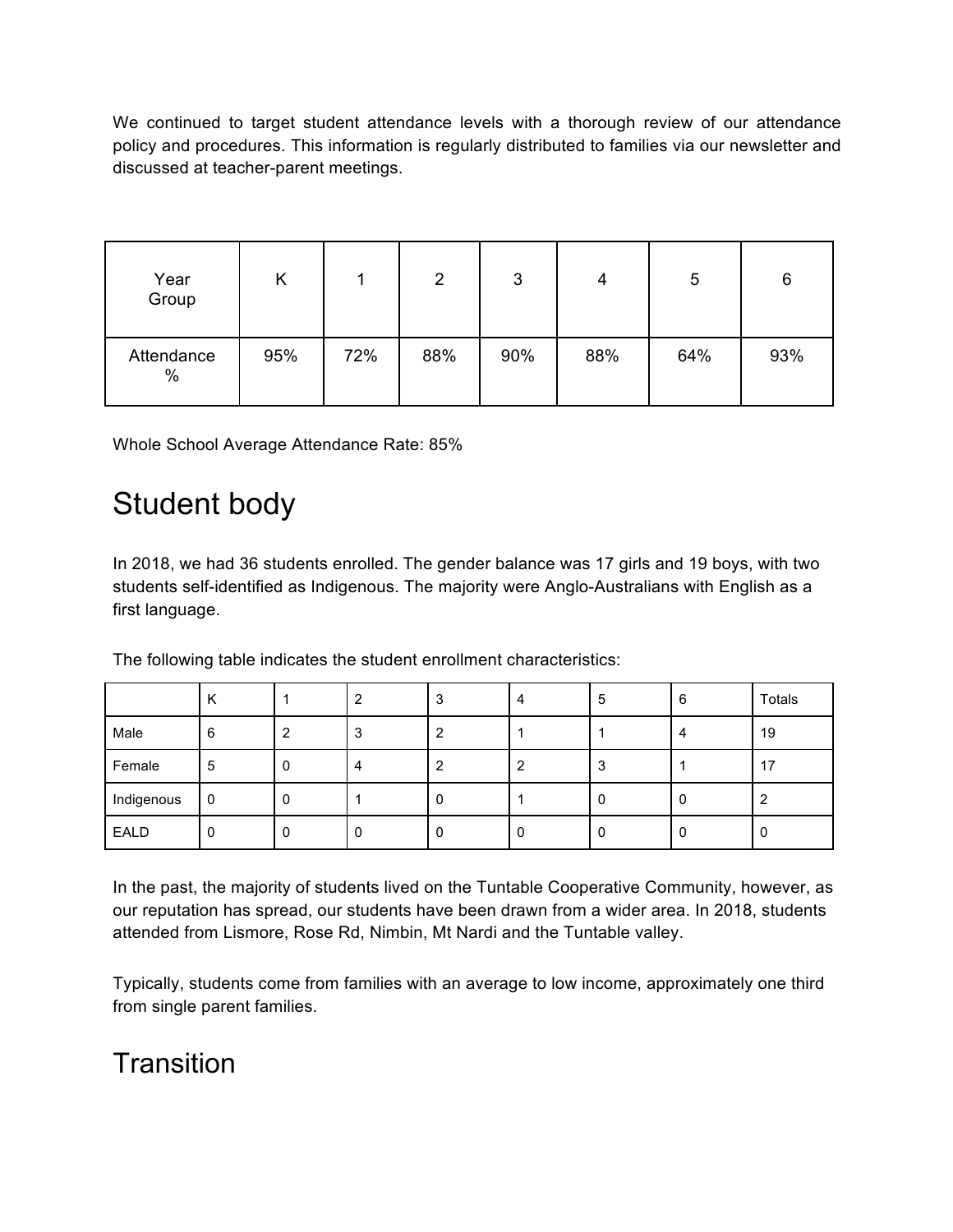We take the transition from Preschool or home to Kindergarten very seriously at Tuntable Falls. A program is set up with the kindergarten teacher and Tuntable Falls Preschool director to ensure that any student participating, whether they are from Tuntable, from another feeder school or from home, feel safe and included. Information is sent to feeder schools and advertising is placed in local newspapers in Term 3. The children transitioning to kindergarten participate in scheduled orientation activities in November/early December to help prepare them for their first year at school.

Due to its close proximity, Tuntable Preschool and Kindergarten staff regularly work together to ensure shared activities are organised throughout the year to allow children to stay connected with the homely and familiar Preschool space while building a feeling of familiarity with the primary school. Larger events like the our Fete and Winter Solstice celebrations are two such activities that the schools share to foster such relationships. If children and families feel connected to both pre-school and primary school staff starting school can be a gentle process.

Transition to primary school doesn't stop on enrolment. A buddy system is set up where each kindergarten student is paired up with a Year 3 to 6 student to continue the settling-in process, where activities such as reading and sport are shared.



## Standardized Testing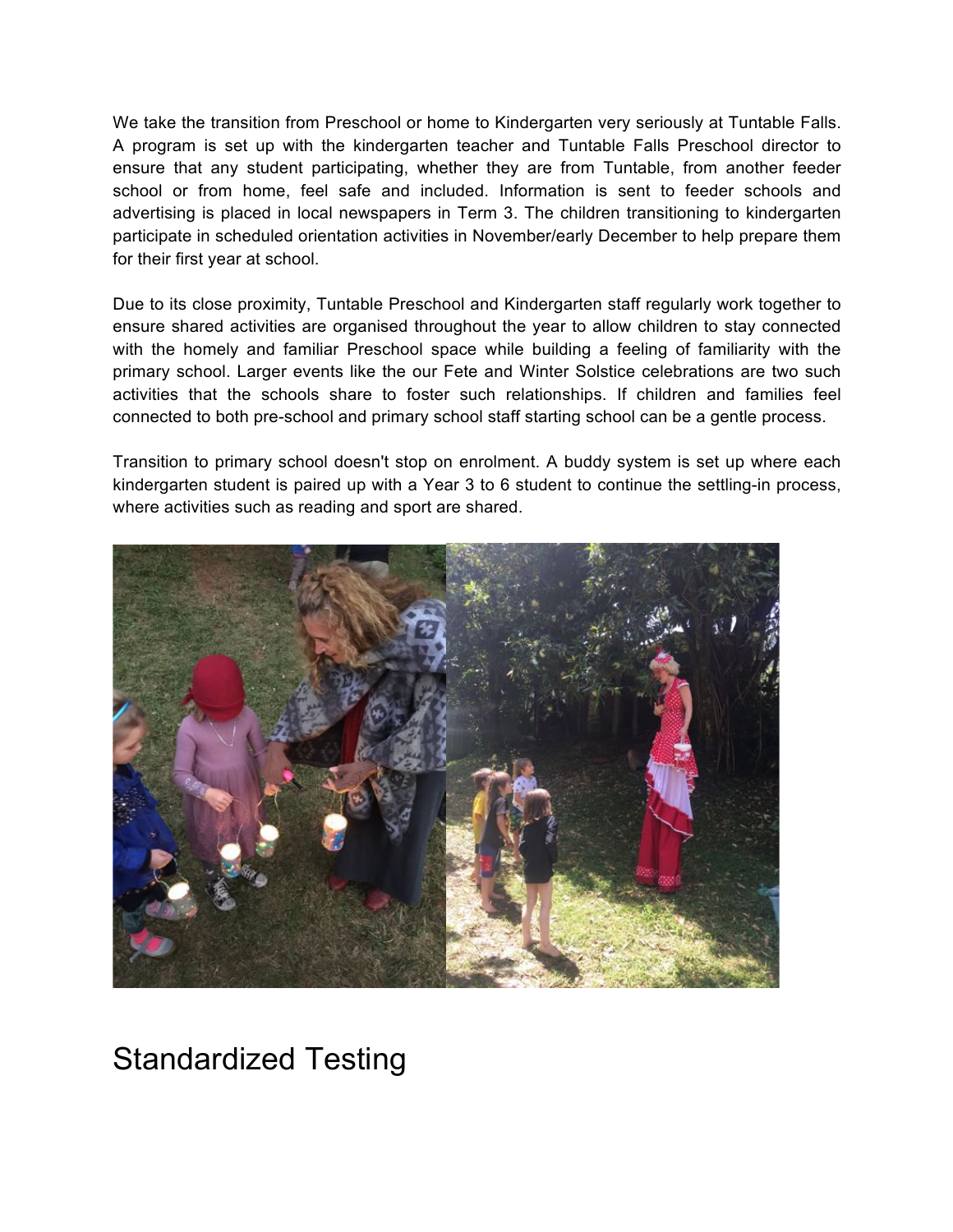Our School offers the National Literacy and Numeracy testing to Years 3 and 5 each year, as required by the Commonwealth Government. A number of parents chose to withdraw their children from the NAPLAN testing filling in the consent for exemption and withdrawal for philosophical reasons or because the test will cause undue stress on their child.

Due to the small number of children participating in the NAPLAN, results have not been published on the Australian Government's *My School* website since 2015.

# Professional Learning and Teacher Standards

In 2018, we had four permanently employed teachers and three teacher's aides. All permanent and relief teachers were fully qualified with BA Degrees in Education (Primary), or equivalent, from approved higher education institutions. We had a balance of 3 female: 1 male teachers in 2018 and all identified as non-Indigenous.

| <b>Teachers Name</b> | <b>Accreditation Status</b> |
|----------------------|-----------------------------|
| Deborah Rose         | Proficient                  |
| <b>Akash Pett</b>    | Proficient                  |
| Jessica McCaul       | Proficient                  |
| Nicola Apps          | Proficient                  |

All teaching staff maintained current WWCC and all our volunteers acquired a WWCC and verification. All teachers have been involved in professional learning activities throughout the year. These activities are designed to develop the professional skills and understandings of staff so as to improve student outcomes. Professional development can take many forms including whole-staff development days, subject specific in-services, meetings and conferences.

Our teachers attended additional professional development training delivered by the Australian Independent Schools (AIS) covering the new curriculum in all Key Learning Areas (KLA).

Additionally, staff attended either individually or in groups a range of professional development opportunities including: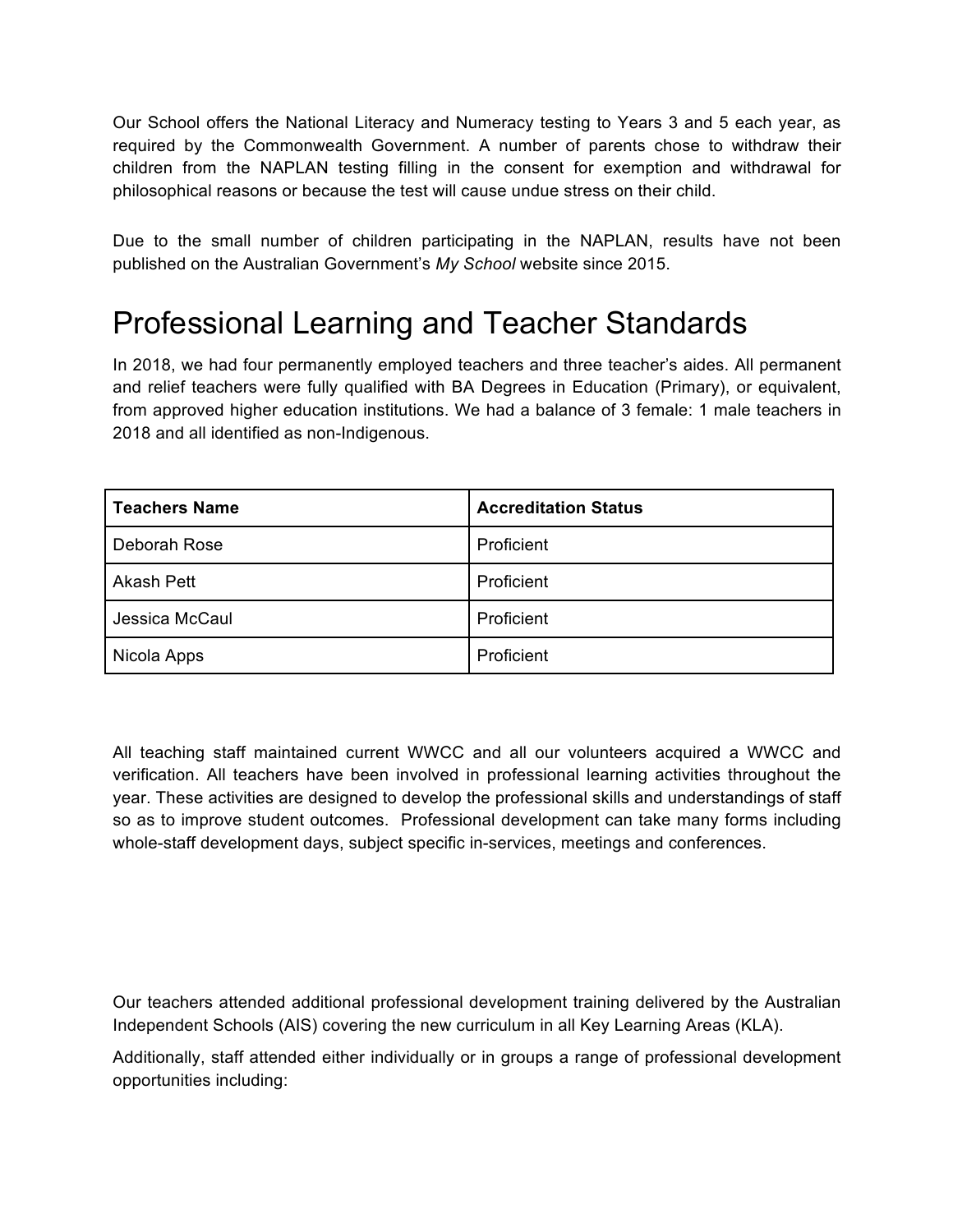| <b>Activity</b>                                                          | <b>Date</b> | <b>Staff Numbers or</b><br>names                              | <b>Presenter</b>                       |
|--------------------------------------------------------------------------|-------------|---------------------------------------------------------------|----------------------------------------|
| Planning and Programming of<br>NSW Syllabus to Australian<br>Curriculum. | 31/01/18    | Nicola Apps                                                   | <b>AIS</b>                             |
| Planning and Programming of<br>NSW Syllabus to Australian<br>Curriculum. | 28/02/18    | Jessica McCaul                                                | <b>AIS</b>                             |
| <b>Literacy Curriculum</b>                                               | 13/03/18    | DeborahRose,<br>Jessica McCaul,<br>Akash Pett, Nicola<br>Apps | <b>AIS</b>                             |
| Numeracy Workshop                                                        | 13/06/18    | Debora Rose,<br>Akash, Jessica                                | <b>AIS</b>                             |
| <b>First Aid Training</b>                                                | 19/06/19    | <b>Emily Jett</b>                                             | St John<br>Ambulance                   |
| Live Life Well at School                                                 | 31/07/18    | Jessica McCaul,<br><b>Akash Pett</b>                          | <b>AIS</b>                             |
| <b>Byron Writers Festival</b><br>Workshops                               | 3-5/8/2018  | Jessica McCaul                                                | B.W.F                                  |
| Child Safe Workshop                                                      | 08/08/18    | Jessica McCaul,<br>Fiona Campbell,<br>Janelle Schafer         | Office Of The<br>Childrens<br>Guardian |
| <b>Reading Strategies</b>                                                | 24/08/18    | Akash Pett, Jessica<br><b>McCaul</b>                          | <b>AIS</b>                             |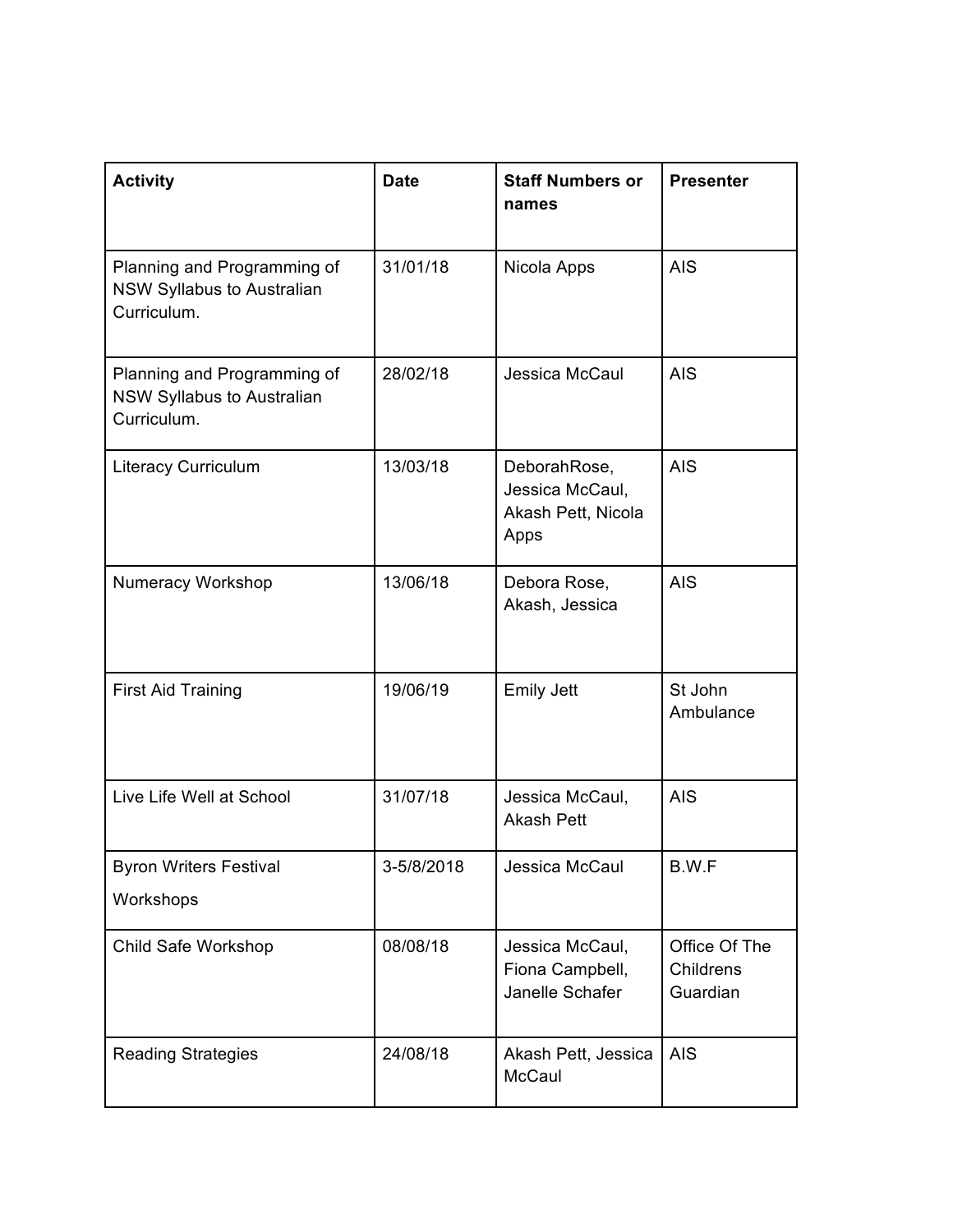| <b>Making Sustainability Happen</b>                        | 11/09/18 | Nicola Apps                           | <b>ACSA</b>          |
|------------------------------------------------------------|----------|---------------------------------------|----------------------|
| <b>Schools Leading Learning</b>                            | 13/09/18 | Deborah Rose,<br><b>Akash Pett</b>    | <b>AIS</b>           |
| <b>Mandatory Child Protection</b><br>Training              | 17/09/18 | <b>Cath Smith</b>                     | <b>AIS</b>           |
| <b>Mandatory Child Protection</b><br>Training              | 15/10/18 | Heather Jessup                        | <b>AIS</b>           |
| <b>Building a Culture- Effective</b><br>School Improvement | 31/10/18 | Jessica McCaul,<br>Deborah Rose       | <b>AIS</b>           |
| <b>Mandatory Child Protection</b><br>Training              | 01/11/18 | Emmy Jett, Leif<br>Lyall, Amanda King | <b>AIS</b>           |
| <b>First Aid Training</b>                                  | 14/11/18 | <b>Akash Pett</b>                     | St John<br>Ambulance |
| Health and Wellbeing- PDHPE                                | 21/11/18 | Jessica McCaul                        | <b>AIS</b>           |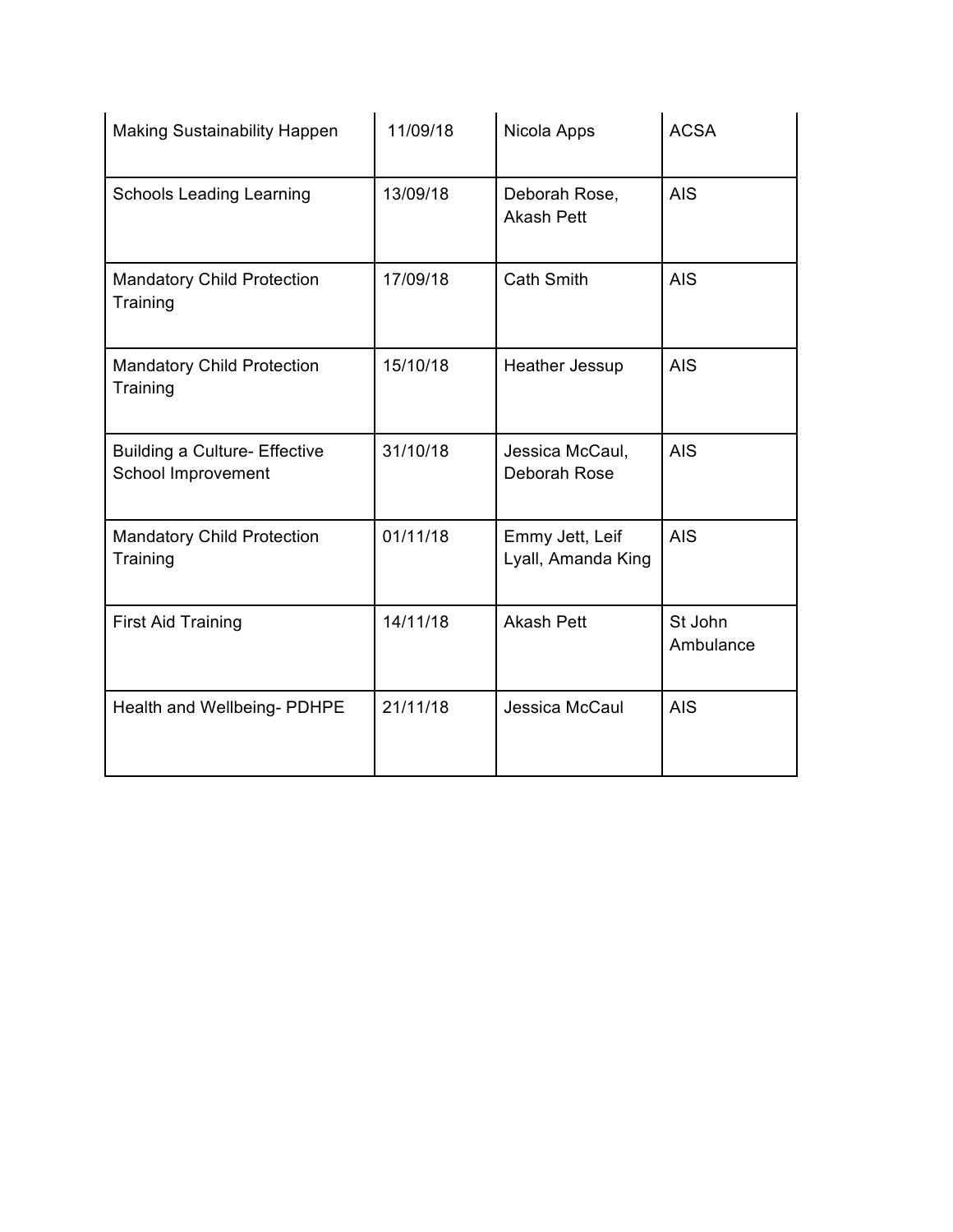# **Policies**

Our policies are compiled into two manuals: (1) Safe and Supportive Environment and (2) Management and Employment, which are available from our office upon request.

Upon student enrollment, families are provided with relevant School Policies. These are made available to families on our School website and at the School Office upon request. Enrolment Packs are provided to families which include relevant information from our School Policies such as:

- 1. Student Enrolment Policy
- 2. Child Protection Policy
- 3. Attendance Policy
- 4. Behaviour Policy
- 5. Anti bullying Policy
- 6. Complaints and grievances Policy

#### Enrolment Policy

We have an upper limit on enrolments of 50 students. Within that, there are constraints within particular age groups due to classroom space and size.

To enroll, families are asked to complete an enrolment application and then meet with members of the committee. As a parent-run school, it is vital that new families understand, and are committed to, the level of involvement that will be expected of them.

A full copy of the enrolment policy is located in the school office or can be accessed on the school's website. The School Enrolment Policy explains enrolment procedures.

#### The Welfare of Students, Staff and Volunteers

Tuntable Falls Community School has several policies that fall under Student Welfare. Some of these include;

a) Child Protection Policy: This policy sets out the responsibilities of all employees to follow child protection and processes documented within the Policy and Child Protection and Legislation in NSW.

b) Safe and Supportive Environment Policy: This describes the necessary steps in providing a safe learning environment including sufficient supervision, the use of grounds and facilities, as well as travel during school-related activities.

c) Pastoral Care Policy – Students, Staff and Volunteers are made aware of and have access to appropriate pastoral care arrangements *(in conjunction with parental consent when involving a student).* Fostering positive interactions is a primary focus at Tuntable Falls Community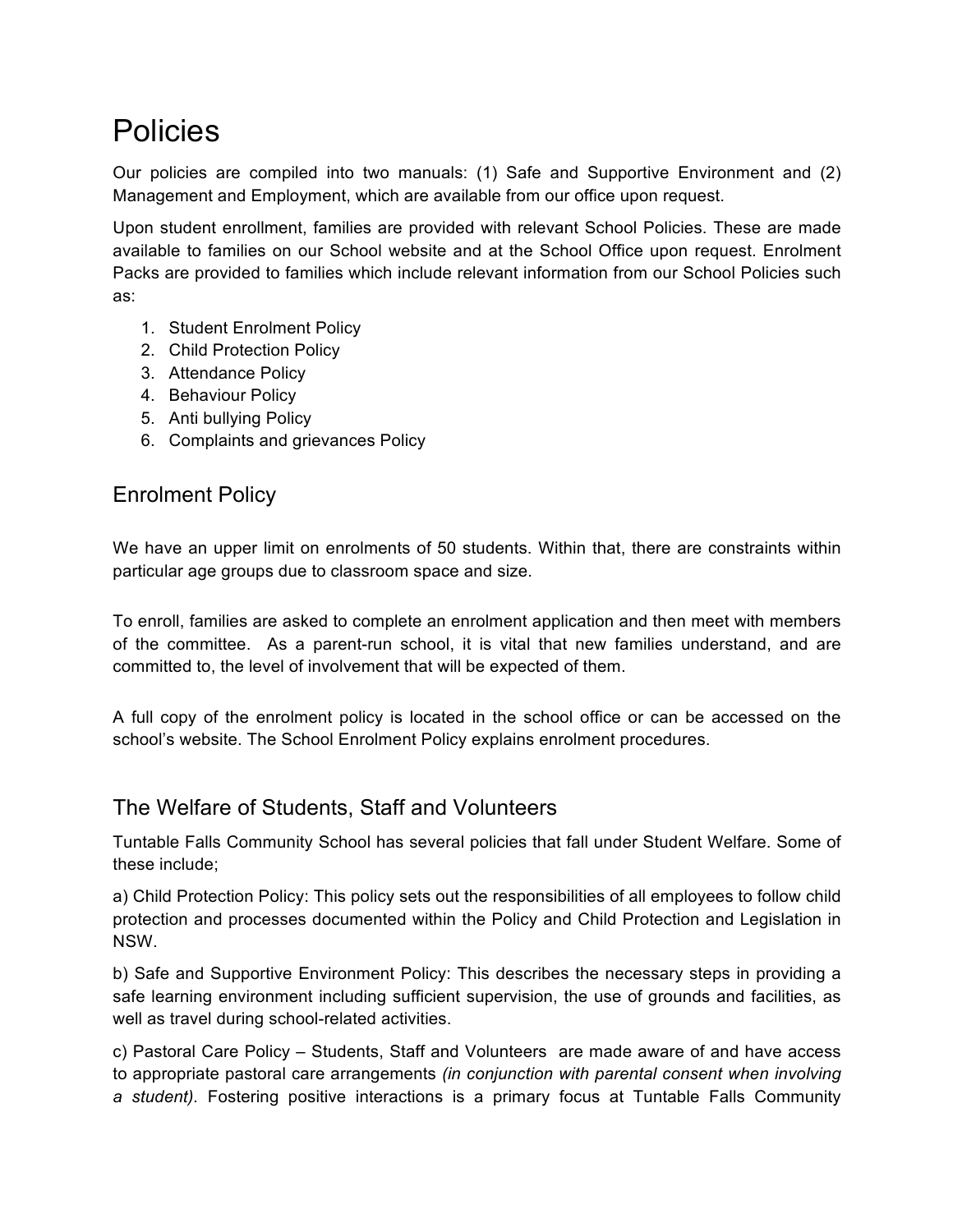School. We strive to meet the needs of everyone through our existing programs, classroom teachers and where necessary exterior services can also be suggested.

d) Work Health and Safety Policies – These policies apply to all staff, volunteers and students with varying processes and procedures to be followed. Tuntable Falls Community School meets legislated Work Health and Safety requirements.

#### Anti-Bullying

The School's Anti-Discrimination, Harassment & Bullying Policy outlines the behaviours that are expected of students, and any kind of bullying behaviour that would not be supported under this policy. All children and staff are aware of the expectations of behaviour and that failure to meet the expectations will be followed up. The Policy is based on principles of procedural fairness and involves parents. Full details of the procedures to address inappropriate behaviour and the steps taken to seek a resolution are outlined in the Policy, which can be accessed in the School office or on the school's website.

### Complaints or Grievances

A fair and swift resolution process for complaints or concerns is enforced to sustain harmony within our school community. The aim of this Policy is to maintain the quality of care and services by adopting a positive attitude towards constructive feedback. The Committee provide ample opportunities for open and formal discussions about issues that may be brought up on the Committee Agenda, which is accessible to staff, volunteers and families. Guidelines and assistance is provided by staff at the School Office.

# Priority Areas for Improvement

We identified the following areas as priorities for 2018:

• The employment of a head teacher was the priority for this year's strategic planning meeting. As it was a major structural change to the every day running of the school, it required a revisit of the schools motto, mission statement and vision (core values). This ensured the ability for committee and staff to develop a full description, including expectations and responsibilities, of the required role and a clear picture of what our school's ethos was prior to advertising.

Once a clear role description was developed, staff and committee distributed tasks to be fulfilled. A timeline was also established.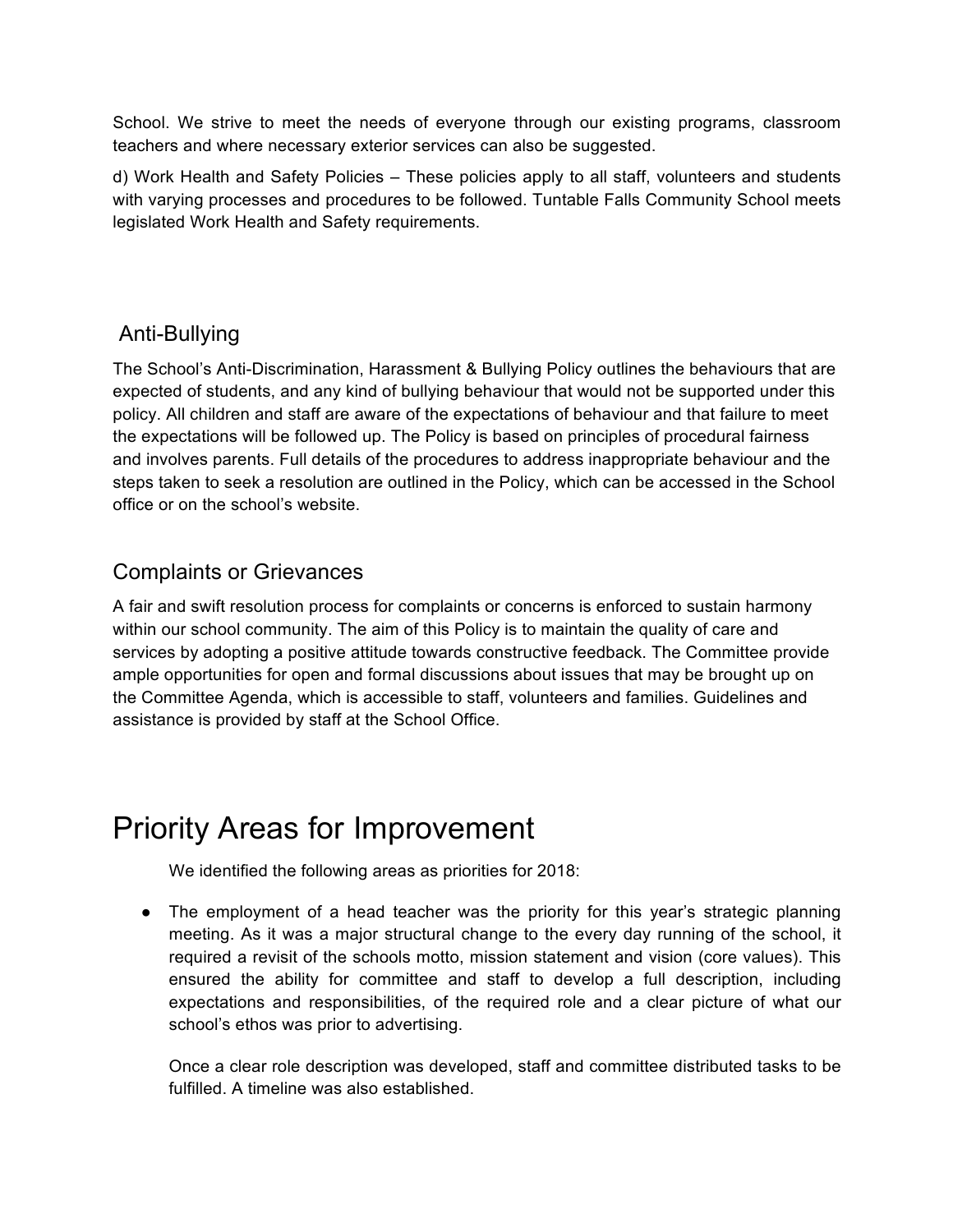- Professional development particularly in Maths.
- Introducing and developing a STEM program which involved hiring a specialist teacher to work in collaboration with teachers. This program engaged the students curiosity, engagement and scientific understanding.
- Further embed the SEE program within the curriculum.

# Financial report

This report consists of the following items:

The 2019 Budget and the audited Financial Statements of the School for the year ended  $31<sup>st</sup>$ . December 2018, and the Auditor's Report dated  $4<sup>th</sup>$  March 2018. The Audit was conducted by Rochdale Accounting and Business Advisory.

Included in the Financial Statements are the income and expenses of the school during the last financial year (shown on the profit & loss report) assets and liabilities of the school at the end of the last financial year (shown on the Balance Sheet)

The 2018 audited financial statements P&L report shows that the school had a turnover of \$571,552 and made a loss of \$12,665. As of the end of 2018 we had 2 term deposits with a total savings of \$112,374 for the year 2018.

The school's main sources of income are Government grants \$503,867 (88.1%), tuition fees and other incomes \$ 48,987 (8.5%) with other income including and interest making up the remaining \$18,698 (3.4%)

As we continue to depend on Government funding, the amount is tied to the number of children enrolled at our school. The number of enrolled students for 2018 was 34.

The school's main expense areas were wages and related expenses at 72.8% plus 5.3% on contract teachers. Materials and expendables were 3.5% and 3.7% for insurance. All other expenses making up the remaining.

At the close of 2018 the school had cash and cash equivalent assets of \$199,223 and outstanding tuition fees of \$16,919.

The school has non-current assets of \$834,369 and liabilities of \$29,412 includes Provision for sick leave, PAYG and super. The school's net assets where \$804,957

Our enrolment numbers remain around the low 30s and we have had very little fluctuation. Tuntable Falls Community School remains in a viable financial position, able to meet all debts.